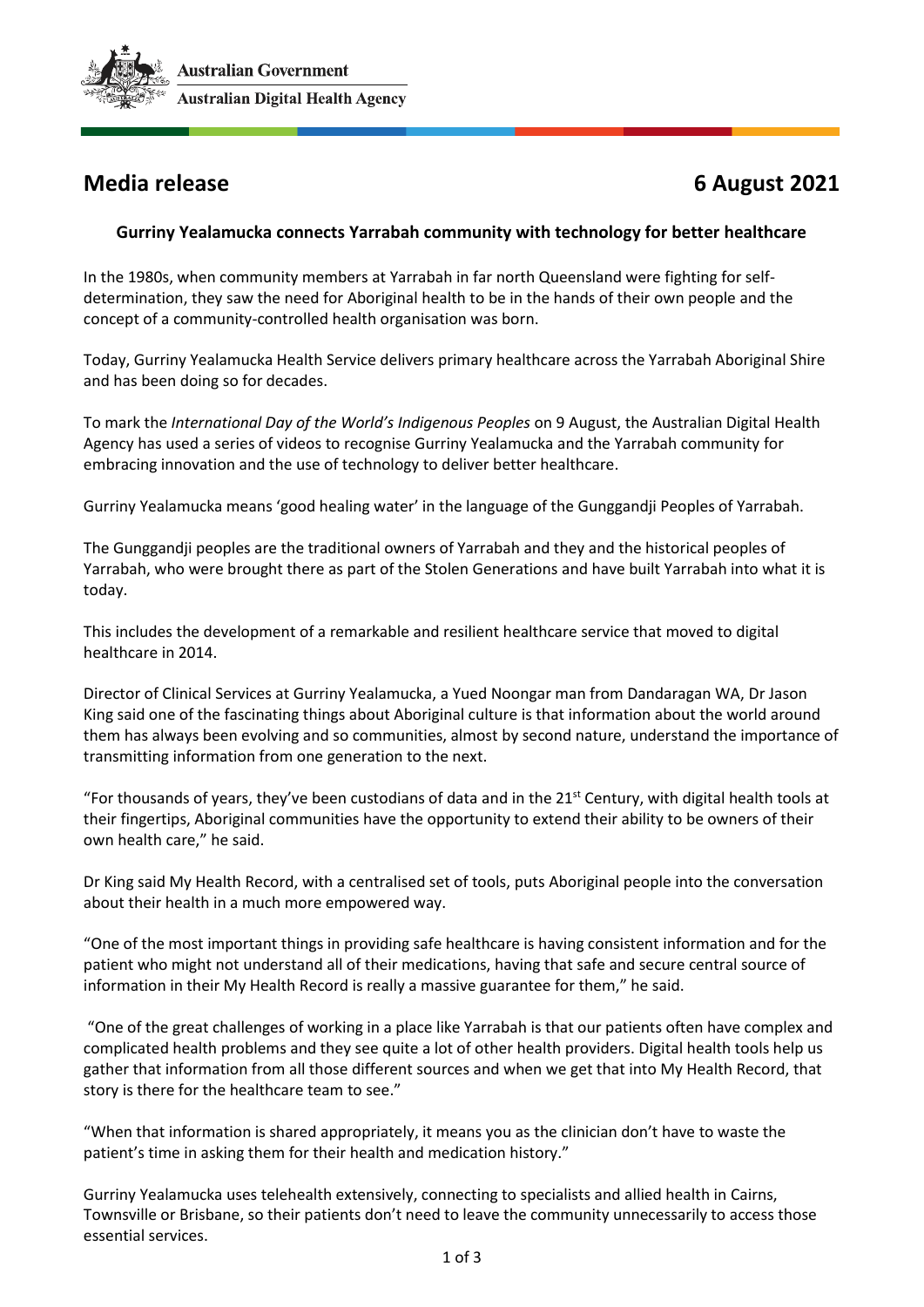Gurriny Yealamucka looks at their patients' spiritual and cultural health, the health of their country and how that impacts on them as a person.

"A good set of digital health tools allows you to get closer together so the doctor and patient can be speaking the same language," Dr King said.

"Communication really relies on technology in the  $21<sup>st</sup>$  century and now with electronic records, you have a tool you can leverage to improve care of the patient."

Australian Digital Health Agency CEO Amanda Cattermole said Gurriny Yealamucka and other Aboriginal community-controlled health services around the country were leading the way in uptake of digital innovation to enhance healthcare.

"I congratulate Gurriny Yealamucka for the significant work they are doing to bring health technology to their patients. It is the continuing work of the ADHA to ensure that the My Health Record System is and continues to be a strong enabling support for better, more connected healthcare," she said.

Gavin Williams, Chief Development Officer Regional and Remote, and First Peoples Pillar Executive Sponsor, at nbn said that advances in technology are helping improve health outcomes across Australia.

"Access to reliable internet services has enabled more people, no matter where they live, to access to both primary and specialist care sooner," he said. "This delivers big benefits including better health management and reducing the cost and time of travelling to appointments.

"We are working with regional and remote communities across Australia to ensure providers and patients understand the connectivity they have available to participate in telehealth and virtual care more broadly. We're also focussed on driving digital inclusion, so people have the tools and skills to get the best out of what telehealth has to offer."

Gurriny Yealamucka is a member of the National Aboriginal Community Controlled Health Organisation (NACCHO) and the Queensland Aboriginal and Islander Health Council (QAIHC).

### **Watch the videos here:**

### **Connecting communities in Far North Queensland to better healthcare**  [https://youtu.be/Jciqbt\\_eTZg](https://youtu.be/Jciqbt_eTZg)

**Digital Bytes** <https://youtu.be/iHU-urBux30> <https://youtu.be/gzeC7SXywNE> <https://youtu.be/-ROgu4n7gEc>

#### **Media contact**

Mobile: [0428 772 421](tel:0428772421) Email: [media@digitalhealth.gov.au](mailto:media@digitalhealth.gov.au) 

### **About the Australian Digital Health Agency**

When it comes to improving the health of all Australians, the role of digital innovation and connection is a vital part of a modern, accessible healthcare system. Against the backdrop of COVID-19, digital health has seen exponential growth in relevance and importance, making it more pertinent than ever for all Australians and healthcare providers.